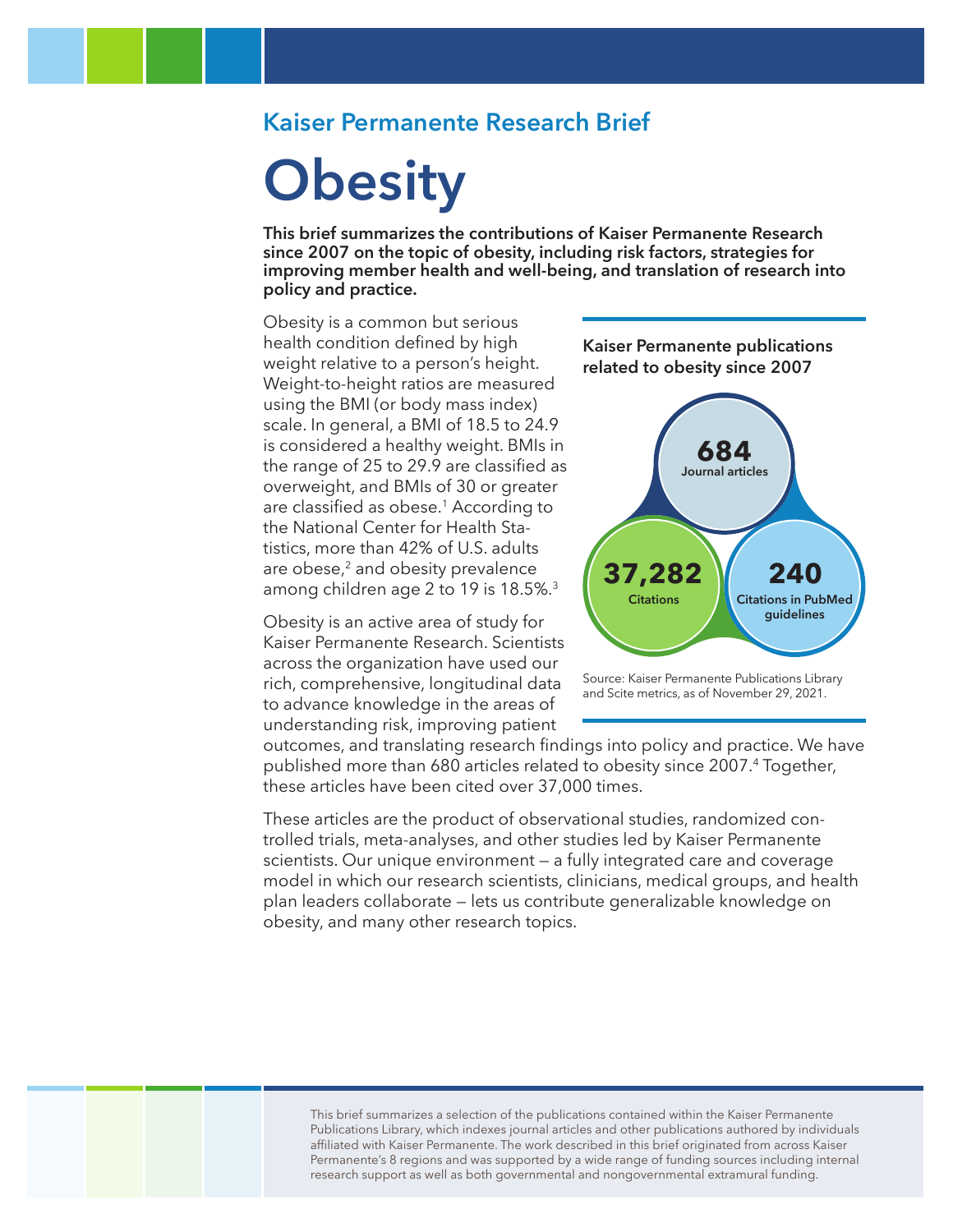# **Understanding Risk**

Kaiser Permanente researchers have contributed to understanding the risk of developing obesity, as well as the other health risks that people with obesity face.

#### **Who is at risk for developing obesity?**

Obesity risk is present throughout a person's lifespan, and no one is immune to obesity. Our researchers have identified a host of specific risk factors for overweight and obesity. These include food-related factors (such as eating patterns, the food and food culture at home and in the community, and availability or affordability of healthy and unhealthy eating options),  $5-14$  physical activity behaviors and sedentary time (for example, television and screen time),<sup>15</sup> and genetic factors.<sup>16-20</sup> For children, growing up in a household with overweight and obese adults is a risk factor.21;22 Kaiser Permanente scientists have also linked the quality of infants' diets with their risks for overweight and obesity in early childhood.<sup>23</sup> Recent data also suggest a significant increase in pediatric obesity during the COVID-19 pandemic.24 Obesity is also associated with factors for which the causal pathway is not entirely clear, such as sleep duration and sleep quality.<sup>25-29</sup>

Obesity prevalence is higher among certain racial and ethnic populations, a difference that is attributed to a mix of genetic and nongenetic factors.16;30-33

#### **What other health risks do people with obesity face?**

People with obesity experience a range of health risks. Among the most pervasive and well-known are cardiovascular and metabolic diseases,<sup>16;34-38</sup> select cancers,<sup>39-43</sup> lower-extremity injuries,<sup>44-47</sup> breathing and sleep disturbances such as sleep apnea or chronic obstructive pulmonary disease,<sup>16;39;48-53</sup> and excess mortality,<sup>54</sup> including mortality associated with COVID-19.55 In the Patient Outcomes Research to Advance Learning Network's overweight and obesity cohort,<sup>56</sup> and in other studies, our researchers have described specific cardiometabolic risks that are known to be frequently present among people who are overweight or obese. These include elevated blood pressure; elevated levels of low-density lipoprotein cholesterol (or LDL-C), triglycerides, fasting plasma glucose, and C-reactive protein; and low levels of high-density lipoprotein cholesterol (HDL-C or "good cholesterol").57;58 Other research conducted by our scientists has found links between maternal obesity and excessive

**Practice Improvement Central obesity in midlife is an independent risk factor for dementia in later life. Compared to adults with normal BMI and small abdominal diameter, overweight and obese adults were more likely to develop dementia. For those with both obesity and large abdominal diameter, the risk of dementia was 3.6 times higher.**<sup>73</sup>



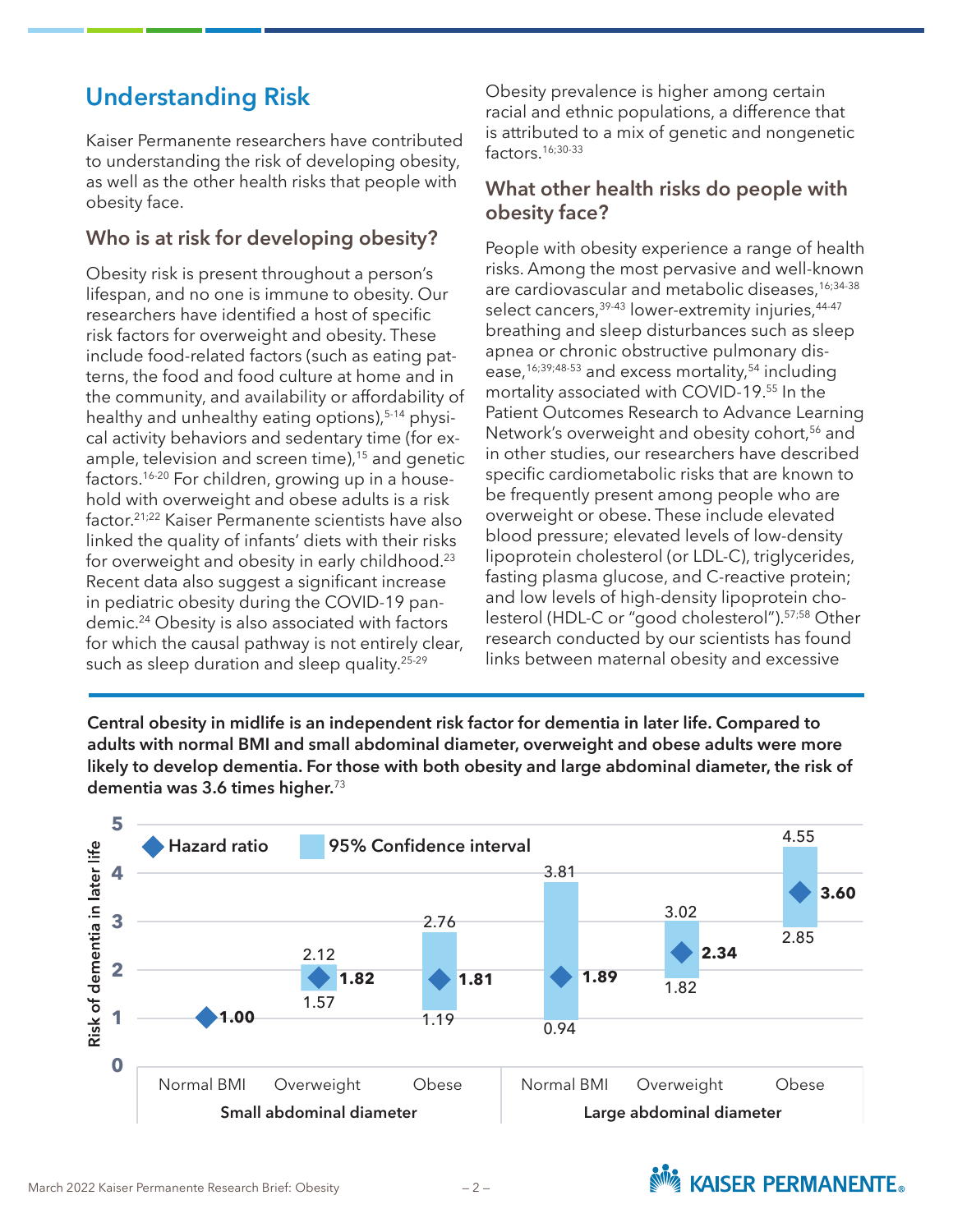gestational weight gain, and health risks<sup>59-61</sup> including gestational diabetes and persistent weight concerns for the mother after pregnan $cy<sub>t</sub>$ <sup>62-64</sup> as well as overweight and obesity in the  $child.65-72$ 

Kaiser Permanente researchers are also contributing to knowledge about a host of newly emerging risks, such as the link between obesity and dementia, including Alzheimer's disease.73-75 Other risks associated with obesity that our researchers have investigated include depression or social isolation,<sup>16</sup> anxiety,<sup>76</sup> experiences of bias and bullying, $16,77$  and reduced quality of life and physical functioning.46;78;79

Obesity can also affect the treatment of other conditions. Kaiser Permanente researchers have described uncertainty in correct dosing of certain medications for obese people, such as chemotherapies<sup>80</sup> or heparin.<sup>81</sup> Women with obesity may also be less likely to complete recommended gynecologic cancer screening<sup>82</sup> and mammography.83;84

## **Improving Patient Outcomes**

#### **What strategies are effective in preventing obesity?**

Preventing obesity is a critical strategy to curb the growth in the absolute numbers of people who are overweight and obese globally, which are projected to reach 2.16 billion and 1.12 billion respectively by 2030.<sup>85</sup> A nutritious diet and adequate physical activity are beneficial for people in all weight groups and contribute to obesity prevention.86;87 Researchers have also linked inadequate sleep with obesity, suggesting another behavioral factor in preventing obesity.27;28

Our researchers have contributed to the growing evidence supporting methods to encourage behavior change and weight maintenance, irrespective of weight status.<sup>88-91</sup> Kaiser Permanente physicians and researchers have implemented "Exercise as a Vital Sign" within the organization's electronic health record system, which incorporates physical activity questions into every routine outpatient visit and prompts clinicians to offer brief counseling to maintain healthy behaviors and modify unhealthy ones.<sup>92-96</sup> However,

#### **Strategies for weight maintenance and weight loss**



there are many barriers to consistently screening for physical activity and delivering the brief intervention,<sup>96</sup> and further work is needed to improve consistent follow-through.

One special population in which weight control is of heightened importance is pregnant women. Our scientists have found that pregnant women, regardless of their prepregnancy weight, often do not receive advice regarding physical activity from their health care providers.<sup>97</sup> Among women who are already overweight or obese, Kaiser Permanente researchers have studied interventions designed for weight loss before becoming pregnant,98 as well as dietary interventions during pregnancy to limit gestational weight gain.<sup>99;100</sup>

#### **How does early identification of obesity affect outcomes?**

Routine screening is used to identify people who are overweight or obese, and is recommended for children, adolescents, and adults based on the availability of effective treatments.<sup>16;101;102</sup> Early identification of unhealthy weight gain may have additional importance because there is evidence that the human body adapts to and defends its excess weight, counteracting calorie restrictions and other dietary changes.103;104 Furthermore, after obesity has persisted for some time, biological adaptations are triggered that act on fat storage capacity and dopamine signaling, which helps control the brain's reward

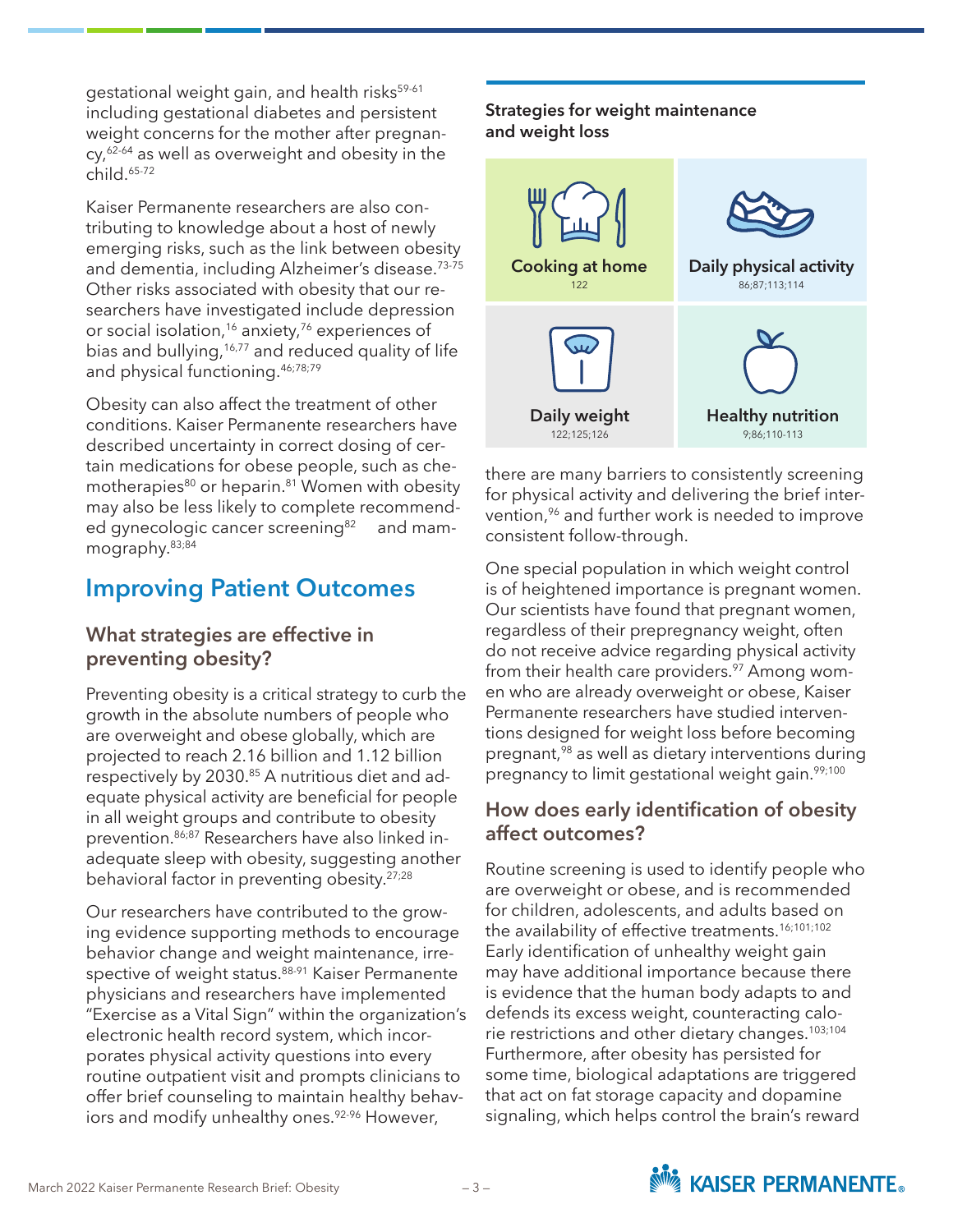and pleasure centers, triggering food overconsumption.<sup>103</sup> As such, the treatment of obesity grows increasingly difficult the longer obesity has persisted.

#### **What are the key factors in effective treatment of obesity?**

People who are overweight or obese can modify their behaviors, habits, and environment to improve their health in many ways.<sup>105</sup> For people with obesity and other common co-occurring conditions, even a very modest amount of weight loss can have important health benefits. For example, studies have found that weight loss is associated with declines in stress and depression,<sup>106</sup> with improved blood pressure,<sup>107</sup> with improvements in symptoms among obese adults with asthma,<sup>108</sup> and with reduced risks for some forms of cancer.109

**Behavior change:** For people who are overweight or obese, dietary changes are a key factor in weight loss.<sup>9;110-112</sup> In particular, adopting low-carbohydrate diets,<sup>111</sup> decreasing intake of other energy-dense foods,<sup>110</sup> and reducing consumption of liquid calories (such as from sugar-sweetened beverages) $\degree$  can be effective dietary strategies. These changes can be combined with increased intake of fruits and vegetables, low-fat dairy products, and other foods low in energy density and high in fiber.<sup>112</sup>

Increasing physical activity — in combination with nutritional changes — can also contribute to weight loss and weight maintenance.<sup>113;114</sup> More-

over, physical activity is important for people with obesity even if it doesn't result in weight loss. Our researchers have shown that people who are both obese and active are healthier in terms of important cardiometabolic factors than people who are obese and inactive.115

Our researchers have studied a range of evidence-based behavioral interventions to address obesity — such as the Diabetes Prevention Program, Weight Watchers, and others<sup>116-118</sup> – and have concluded that there is strong support for the efficacy and effectiveness of such programs.119 Some of the key behavior changes taught in these programs that are associated with maintaining a significant amount of weight loss over time include food and physical activity journaling; cooking most meals at home (not eating out); weighing oneself regularly (daily or every other day); and setting a baseline for physical activity that is 2 to 3 times more than the standard recommendation of 30 minutes per day/5 days per week.113;120-126 Patients have also reported that social support is key for weight maintenance, leading to the recommendation that weight loss programs consider involving family and friends to support long-term success.<sup>122;127</sup>

**Surgical approaches:** Weight-loss surgeries are a complement to behavior change approaches for treating obesity.128 Our researchers have shown that, for people with obesity and diabetes, bariatric surgery was associated with substantial weight loss compared to nonsurgical approaches, and also resulted in better odds of diabetes remission<sup>129</sup> and reduced risks

Older adults who had gastric bypass experienced greater weight loss at 1 and 4 years than those **who had sleeve gastrectomy. However, the complication rate for gastric bypass was higher (30.5% vs. 15.4%).**<sup>138</sup>

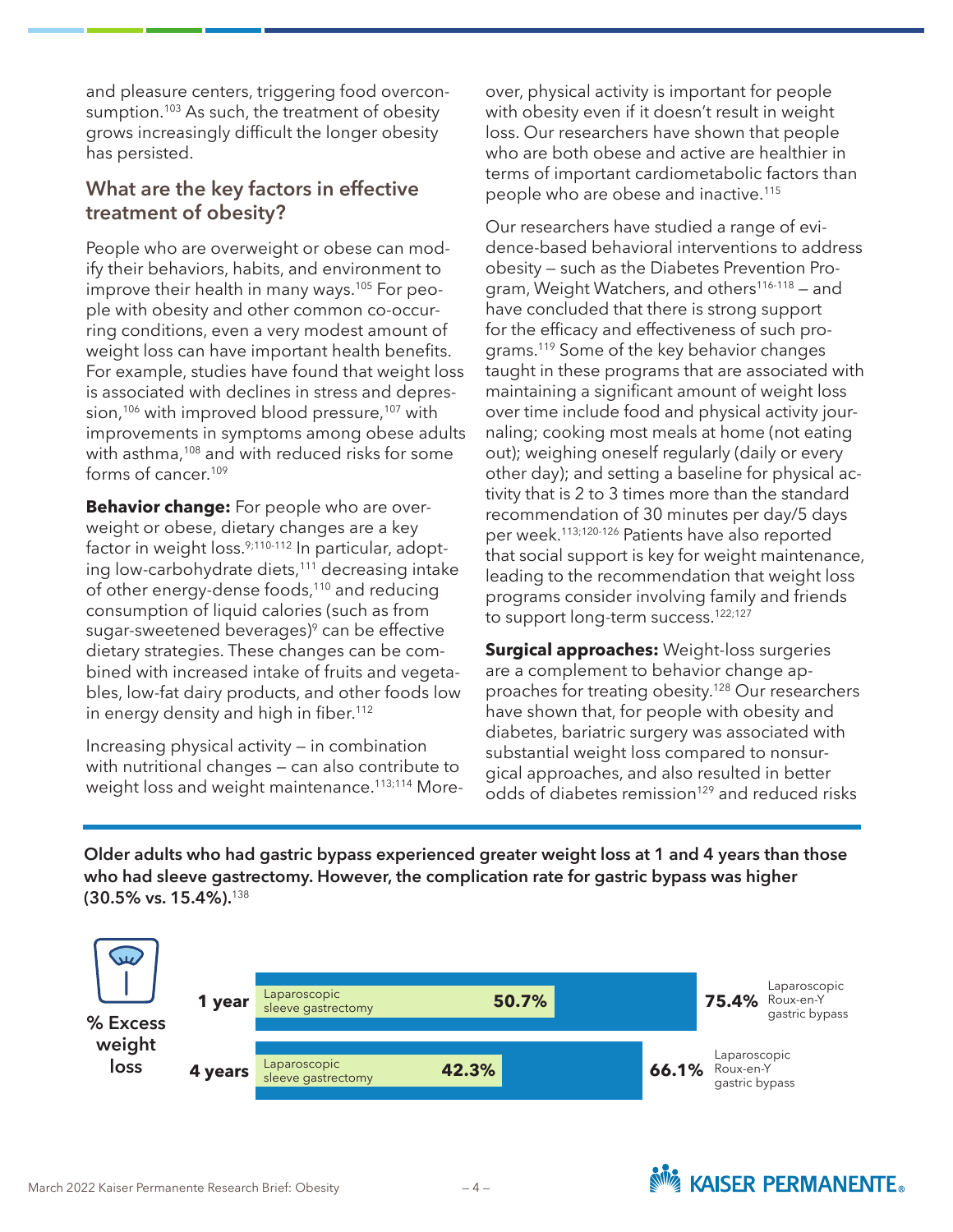for microvascular complications of diabetes,<sup>130</sup> cardiovascular or cerebrovascular events,<sup>131</sup> and some types of obesity-related cancer.132;133 Kaiser Permanente researchers have described the comparative effectiveness and complication rates of various types of weight-loss surgeries,<sup>134-137</sup> and described differences in outcomes according to procedure type, age at time of surgery, level of obesity before surgery, and other factors.138-141 The benefits of bariatric surgery appear to be durable over time for many, but not all, patients.142-144 However, there is evidence of differences between racial and ethnic groups in outcomes after bariatric surgery (such as resolution of metabolic syndrome and overall weight loss), and evidence that surgery is more effective for younger and less obese patients.<sup>145-147</sup>

**Children:** Screening and early intervention are particularly important in children, since obesity during childhood and adolescence is predictive of obesity as an adult.<sup>148</sup> Treatment of obesity in children differs from treatment of adults, because children are often reliant on others (parents, other family members, or school staff) for their nutrition, access to or engagement in physical activity, and other factors.

Our researchers have conducted a number of studies testing models to improve physical activity and nutrition in schools,<sup>149-151</sup> developed an instrument for assessing the home environment,<sup>152</sup> tested phone counseling for parents of overweight children,<sup>153</sup> and created other parent-focused approaches.<sup>154</sup> In recent years, evidence to support effectiveness of behavioral interventions for weight management among children and adolescents has emerged, and routine screening for obesity in youth is now recommended.<sup>16;101</sup>

# **Translating Research Into Policy and Practice**

Kaiser Permanente is a learning health care organization that works to systematically use research to inform and improve practice both within and outside Kaiser Permanente. Research, clinical, and operational partners within Kaiser Permanente have tested a range of interventions to reduce the risk of obesity and improve outcomes for people with obesity. We have reviewed the evi-

dence for intensive behavioral weight-loss counseling programs delivered in person and by telephone, and by a range of interventionists, such as primary care providers, dietitians, and medical assistants.155-160 We have implemented "Exercise as a Vital Sign"<sup>92-96</sup> in our electronic health record system, and continue to encourage clinicians to engage with patients of all weights to promote healthy habits. Kaiser Permanente has also invested in community health initiatives that promote obesity-prevention policies and environmental changes in the communities we serve.<sup>161-165</sup> More recently, we have studied the implementation of a program aimed at improving physical activity among patients following bariatric surgery,<sup>166</sup> as well as a lifestyle-based telehealth intervention to reduce excess gestational weight gain during pregnancy.167 Our researchers have participated in studies assessing obesity prevention programs based in the workplace and at schools, as well as community-level environmental and policy changes such as healthier offerings in vending machines and cafeterias.<sup>161;162;168-172</sup> These studies have suggested that site-based interventions must be high intensity to be effective at a population level.<sup>165</sup>

Kaiser Permanente's research on obesity since 2007 has been cited 240 times in consensus statements and clinical practice guidelines. Guidelines citing our research have been published by a wide range of entities, including the American Society for Metabolic and Bariatric Surgery, the American Association of Clinical Endocrinology, and the American Heart Association. In addition, our researchers and clinician scientists have directly contributed as authors of guidelines for the management of overweight and obesity,<sup>102;173-176</sup> routine assessment of physical activity in health care,<sup>96</sup> and screening for obesity in children and adolescents.16;101 Kaiser Permanente has also participated in the Obesity Medicine Education Collaborative, an effort to improve medical education related to obesity management through the development of new standards and benchmarks.<sup>177</sup> Our scientists are also leaders of the National Institutes of Health's Environmental Influences on Child Health Outcomes program, a long-term national initiative investigating relationships between factors in a child's early life and the subsequent devel-



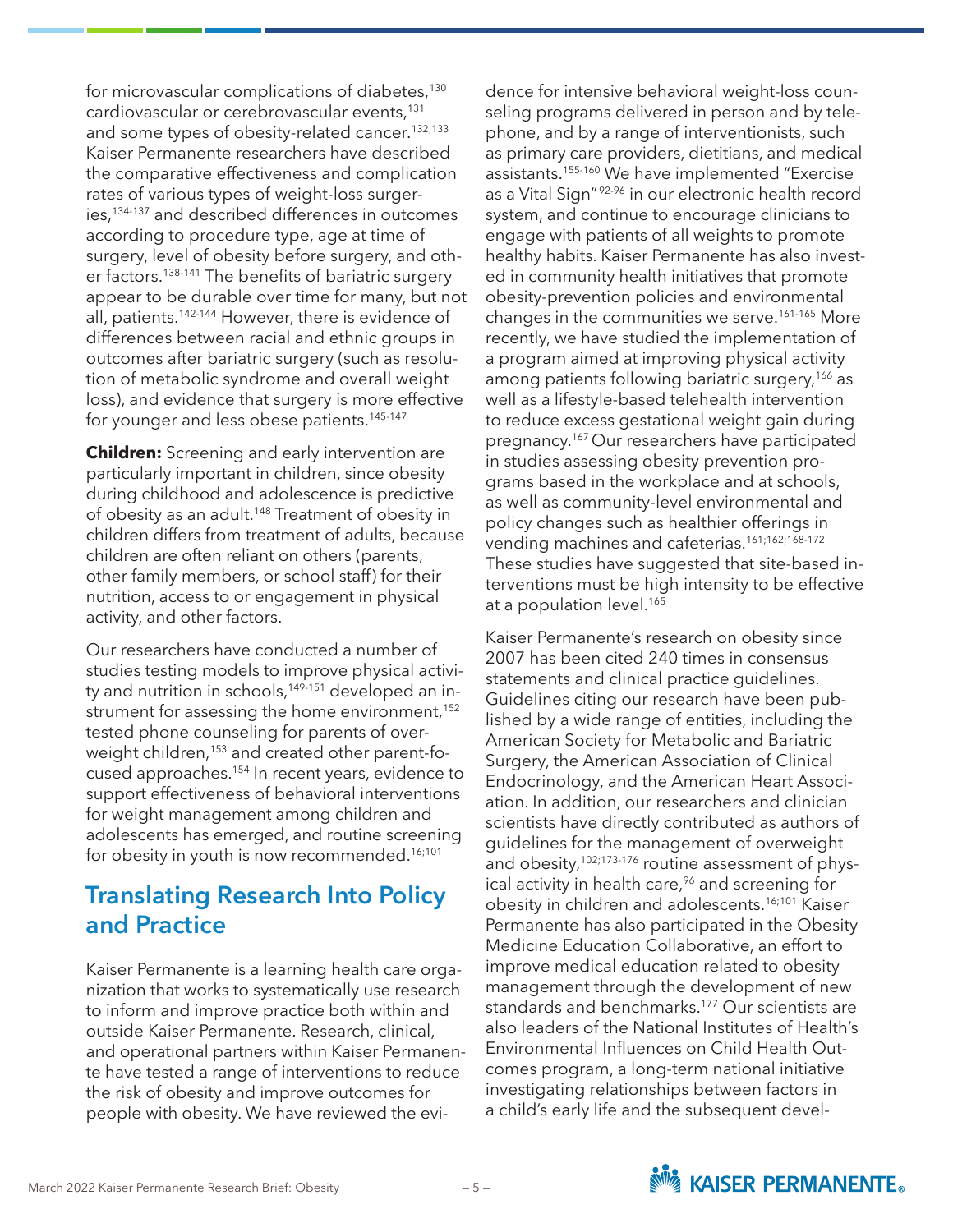opment of obesity.178 Finally, researchers in our Colorado Region are participants in the Childhood Obesity Data Initiative, an effort to further research in pediatric obesity by integrating electronic health record data from multiple community-based health care organizations.<sup>179;180</sup>

> Kaiser Permanente's 185 research scientists and 1,530 support staff are based at 9 research centers. There are currently 2,355 studies underway, including clinical trials. Since 2007 our research scientists have published more than 19,000 articles in peer reviewed journals. Kaiser Permanente currently serves approximately 12.5 million members in 8 states and the District of Columbia.

> This brief was written by Nicholas P. Emptage, Anna C. Davis, and Elizabeth A. McGlynn. It is available online from [about.kaiserpermanente.org/our-story/health-research/research-briefs.](http://about.kaiserpermanente.org/our-story/health-research/research-briefs) The authors wish to thank the following researchers for their contributions to the development of this brief: David E. Arterburn and Deborah R. Young.



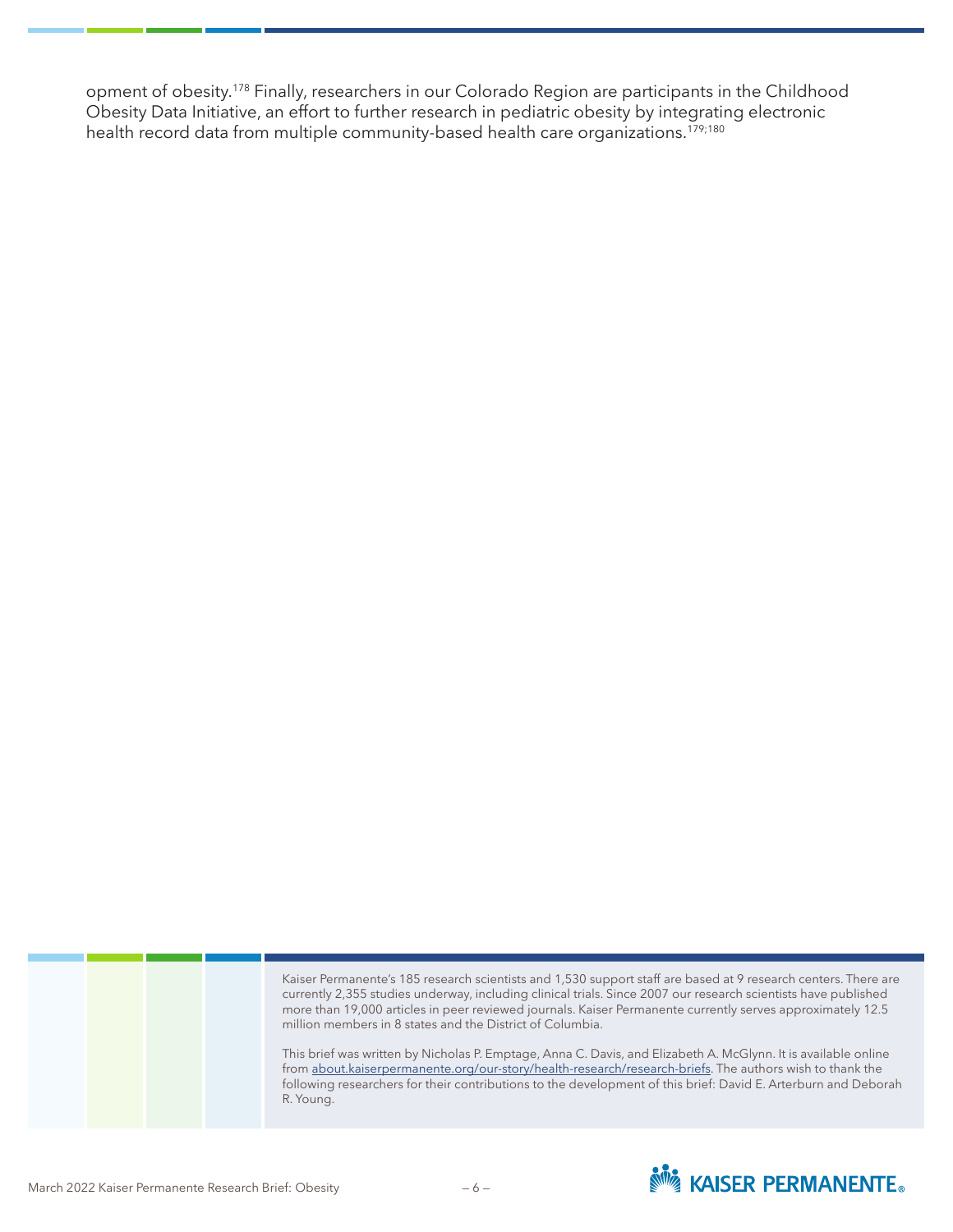## **References**

- 1. Centers for Disease Control and Prevention. Defining Adult Overweight and Obesity. 2016; [https://www.cdc.](https://www.cdc.gov/obesity/adult/defining.html) [gov/obesity/adult/defining.html.](https://www.cdc.gov/obesity/adult/defining.html) Accessed July 30, 2018.
- 2. Hales CM, Carroll MD, Fryar CD, Ogden CL. Prevalence of Obesity and Severe Obesity Among Adults: United States, 2017-2018. *NCHS Data Brief.* 2020(360):1-8.
- 3. Centers for Disease Control and Prevention. Childhood Obesity Facts. 2018; [https://www.cdc.gov/obesity/](https://www.cdc.gov/obesity/data/childhood.html) [data/childhood.html](https://www.cdc.gov/obesity/data/childhood.html) Accessed July 30, 2018.
- 4. Kaiser Permanente Publications Library (KPPL) Search conducted on November 29, 2021 using search term: (dc.title:BMI OR dc.title:obese OR dc.title:obesity OR dc.title:overweight OR dc.subject.mesh:obesity) AND dc.type:"Journal Article" AND dc.date.issued:[2007 2022].
- 5. Leung CW, Laraia BA, Kelly M, et al. The influence of neighborhood food stores on change in young girls' body mass index. *Am J Prev Med.* 2011;41(1):43-51.
- 6. Jones-Smith JC, Karter AJ, Warton EM, et al. Obesity and the food environment: income and ethnicity differences among people with diabetes: the Diabetes Study of Northern California (DISTANCE). *Diabetes Care.*  2013;36(9):2697-2705.
- 7. Karanja N, Aickin M, Lutz T, et al. A community-based intervention to prevent obesity beginning at birth among American Indian children: study design and rationale for the PTOTS study. *J Prim Prev.* 2012;33(4):161-174.
- 8. Beck AL, Tschann J, Butte NF, et al. Association of beverage consumption with obesity in Mexican American children. *Public Health Nutr.* 2014;17(2):338-344.
- 9. Chen L, Appel LJ, Loria C, et al. Reduction in consumption of sugar-sweetened beverages is associated with weight loss: the PREMIER trial. *Am J Clin Nutr.* 2009;89(5):1299-1306.
- 10. Zhu Y, Olsen SF, Mendola P, et al. Maternal consumption of artificially sweetened beverages during pregnancy, and offspring growth through 7 years of age: a prospective cohort study. *Int J Epidemiol.* 2017;46(5):1499- 1508.
- 11. Penilla C, Tschann JM, Deardorff J, et al. Fathers' feeding practices and children's weight status in Mexican American families. *Appetite.* 2017;117:109-116.
- 12. Laraia BA, Downing JM, Zhang YT, et al. Food Environment and Weight Change: Does Residential Mobility Matter?: The Diabetes Study of Northern California (DISTANCE). *Am J Epidemiol.* 2017;185(9):743-750.
- 13. Gupta S, Rose CM, Buszkiewicz J, et al. Characterizing Percent Energy from Ultra-Processed Foods by Participant Demographics, Diet Quality, and Diet Cost Findings from the Seattle Obesity Study SOS III. *Br J Nutr.*  2021;126(5):773-781.
- 14. Arias-Gastélum M, Lindberg NM, Leo MC, et al. Dietary Patterns with Healthy and Unhealthy Traits Among Overweight/Obese Hispanic Women with or at High Risk for Type 2 Diabetes. *J Racial Ethn Health Disparities.*  2021;8(2):293-303.
- 15. Gordon-Larsen P, Boone-Heinonen J, Sidney S, et al. Active commuting and cardiovascular disease risk: the CARDIA study. *Arch Intern Med.* 2009;169(13):1216-1223.
- 16. Grossman DC, Bibbins-Domingo K, Curry SJ, et al. Screening for Obesity in Children and Adolescents: US Preventive Services Task Force Recommendation Statement. *Jama.* 2017;317(23):2417-2426.
- 17. Justice AE, Winkler TW, Feitosa MF, et al. Genome-wide meta-analysis of 241,258 adults accounting for smoking behaviour identifies novel loci for obesity traits. *Nat Commun.* 2017;8:14977.
- 18. Nead KT, Li A, Wehner MR, et al. Contribution of common non-synonymous variants in PCSK1 to body mass index variation and risk of obesity: a systematic review and meta-analysis with evidence from up to 331 175 individuals. *Hum Mol Genet.* 2015;24(12):3582-3594.
- 19. Locke AE, Kahali B, Berndt SI, et al. Genetic studies of body mass index yield new insights for obesity biology. *Nature.* 2015;518(7538):197-206.
- 20. Turcot V, Lu Y, Highland HM, et al. Protein-altering variants associated with body mass index implicate pathways that control energy intake and expenditure in obesity. *Nat Genet.* 2018;50(1):26-41.
- 21. Sun A, Cheng J, Bui Q, et al. Home-Based and Technology-Centered Childhood Obesity Prevention for Chinese Mothers With Preschool-Aged Children. *J Transcult Nurs.* 2017:1043659617719139.
- 22. Martinson BC, VazquezBenitez G, Patnode CD, et al. Obesogenic family types identified through latent profile analysis. *Ann Behav Med.* 2011;42(2):210-220.
- 23. Vandyousefi S, Davis JN, Gunderson EP. Association of infant diet with subsequent obesity at 2-5 years among children exposed to gestational diabetes: the SWIFT study. *Diabetologia.* 2021;64(5):1121-1132.
- 24. Woolford SJ, Sidell M, Li X, et al. Changes in Body Mass Index Among Children and Adolescents During the COVID-19 Pandemic. *Jama.* 2021;326(14):1434-1436.
- 25. Brown MA, Goodwin JL, Silva GE, et al. The Impact of Sleep-Disordered Breathing on Body Mass Index (BMI): The Sleep Heart Health Study (SHHS). *Southwest J Pulm Crit Care.* 2011;3:159-168.

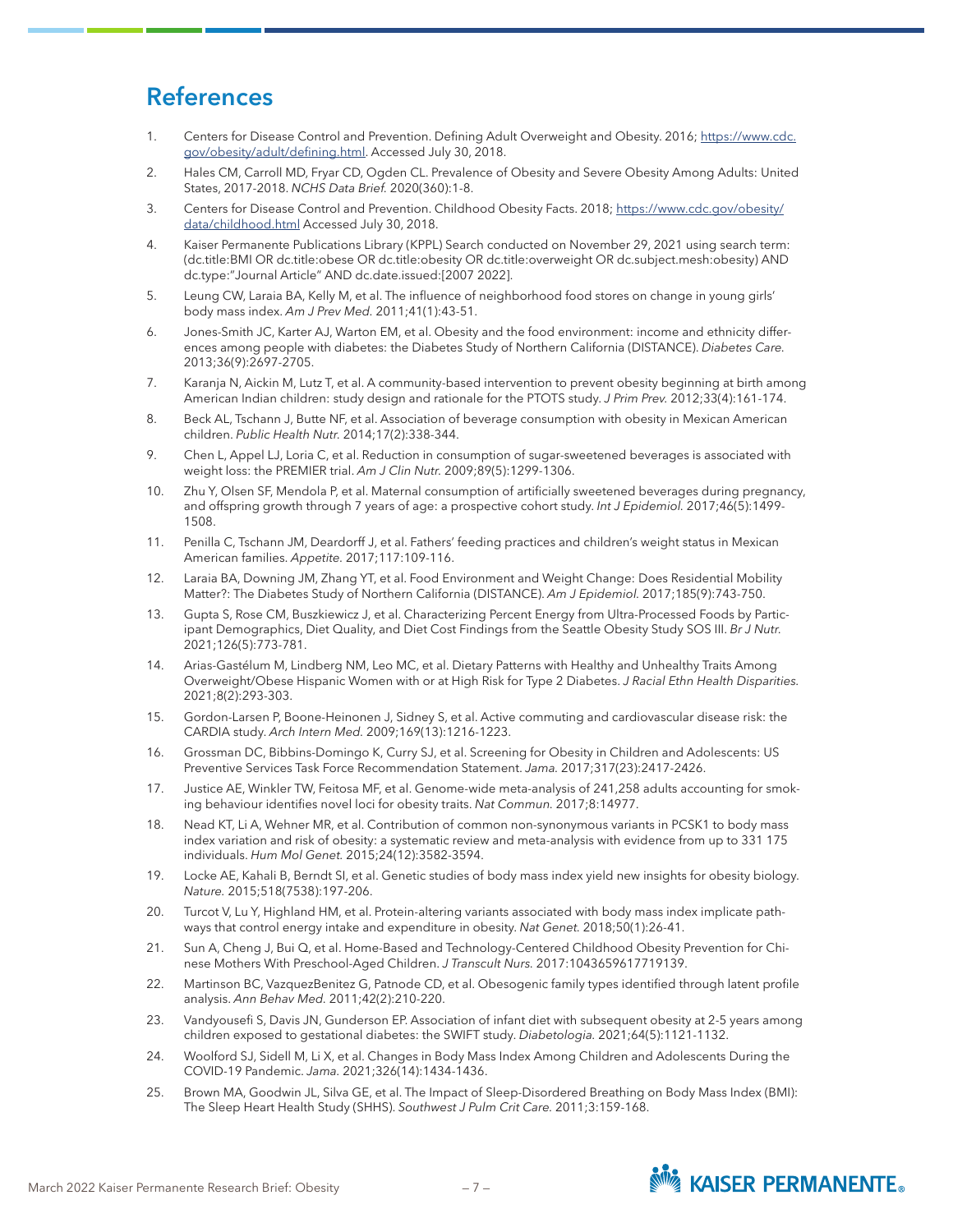- 26. Martinez SM, Tschann JM, Butte NF, et al. Short Sleep Duration Is Associated With Eating More Carbohydrates and Less Dietary Fat in Mexican American Children. *Sleep.* 2017;40(2):zsw057.
- 27. Martinez SM, Tschann JM, Greenspan LC, et al. Is it time for bed? Short sleep duration increases risk of obesity in Mexican American children. *Sleep Med.* 2014;15(12):1484-1489.
- 28. Patel SR, Blackwell T, Redline S, et al. The association between sleep duration and obesity in older adults. *Int J Obes (Lond).* 2008;32(12):1825-1834.
- 29. Thomson CA, Morrow KL, Flatt SW, et al. Relationship between sleep quality and quantity and weight loss in women participating in a weight-loss intervention trial. *Obesity (Silver Spring).* 2012;20(7):1419-1425.
- 30. Kumanyika SK, Whitt-Glover MC, Gary TL, et al. Expanding the obesity research paradigm to reach African American communities. *Prev Chronic Dis.* 2007;4(4):A112.
- 31. Ng MCY, Graff M, Lu Y, et al. Discovery and fine-mapping of adiposity loci using high density imputation of genome-wide association studies in individuals of African ancestry: African Ancestry Anthropometry Genetics Consortium. *PLoS Genet.* 2017;13(4):e1006719.
- 32. Balasubramanian BA, Garcia MP, Corley DA, et al. Racial/ethnic differences in obesity and comorbidities between safety-net- and non safety-net integrated health systems. *Medicine (Baltimore).* 2017;96(11):e6326.
- 33. Young DR, Koebnick C, Hsu JY. Sociodemographic associations of 4-year overweight and obese incidence among a racially diverse cohort of healthy weight 18-year-olds. *Pediatr Obes.* 2017;12(6):502-510.
- 34. Koebnick C, Smith N, Coleman KJ, et al. Prevalence of extreme obesity in a multiethnic cohort of children and adolescents. *J Pediatr.* 2010;157(1):26-31.e22.
- 35. Savji N, Meijers WC, Bartz TM, et al. The Association of Obesity and Cardiometabolic Traits With Incident HFpEF and HFrEF. *JACC Heart Fail.* 2018;6(8):701-709.
- 36. Lindstrom S, Germain M, Crous-Bou M, et al. Assessing the causal relationship between obesity and venous thromboembolism through a Mendelian Randomization study. *Hum Genet.* 2017;136(7):897-902.
- 37. Zhu Y, Sidell MA, Arterburn D, et al. Racial/Ethnic Disparities in the Prevalence of Diabetes and Prediabetes by BMI: Patient Outcomes Research To Advance Learning (PORTAL) Multisite Cohort of Adults in the U.S. *Diabetes Care.* 2019;42(12):2211-2219.
- 38. Patel KV, Metzinger M, Park B, et al. Longitudinal Associations of Fitness and Obesity in Young Adulthood With Right Ventricular Function and Pulmonary Artery Systolic Pressure in Middle Age: The CARDIA Study. *J Am Heart Assoc.* 2021;10(7):e016968.
- 39. Ogunmoroti O, Allen NB, Cushman M, et al. Association Between Life's Simple 7 and Noncardiovascular Disease: The Multi-Ethnic Study of Atherosclerosis. *J Am Heart Assoc.* 2016;5(10):e003954.
- 40. Thomson CA, Crane TE, Garcia DO, et al. Association between Dietary Energy Density and Obesity-Associated Cancer: Results from the Women's Health Initiative. *J Acad Nutr Diet.* 2018;118(4):617-626.
- 41. Thrift AP, Gong J, Peters U, et al. Mendelian Randomization Study of Body Mass Index and Colorectal Cancer Risk. *Cancer Epidemiol Biomarkers Prev.* 2015;24(7):1024-1031.
- 42. Thrift AP, Shaheen NJ, Gammon MD, et al. Obesity and risk of esophageal adenocarcinoma and Barrett's esophagus: a Mendelian randomization study. *J Natl Cancer Inst.* 2014;106(11):dju252.
- 43. Clarke MA, Fetterman B, Cheung LC, et al. Epidemiologic Evidence That Excess Body Weight Increases Risk of Cervical Cancer by Decreased Detection of Precancer. *J Clin Oncol.* 2018;36(12):1184-1191.
- 44. Kessler J, Koebnick C, Smith N, Adams A. Childhood obesity is associated with increased risk of most lower extremity fractures. *Clin Orthop Relat Res.* 2013;471(4):1199-1207.
- 45. Kessler JI, Jacobs JC, Jr., Cannamela PC, et al. Childhood Obesity is Associated With Osteochondritis Dissecans of the Knee, Ankle, and Elbow in Children and Adolescents. *J Pediatr Orthop.* 2018;38(5):e296-e299.
- 46. Nielson CM, Marshall LM, Adams AL, et al. BMI and fracture risk in older men: the osteoporotic fractures in men study (MrOS). *J Bone Miner Res.* 2011;26(3):496-502.
- 47. Adams AL, Kessler JI, Deramerian K, et al. Associations between childhood obesity and upper and lower extremity injuries. *Inj Prev.* 2013;19(3):191-197.
- 48. Black MH, Zhou H, Takayanagi M, et al. Increased asthma risk and asthma-related health care complications associated with childhood obesity. *Am J Epidemiol.* 2013;178(7):1120-1128.
- 49. Borrell LN, Nguyen EA, Roth LA, et al. Childhood obesity and asthma control in the GALA II and SAGE II studies. *Am J Respir Crit Care Med.* 2013;187(7):697-702.
- 50. Mosen DM, Schatz M, Magid DJ, Camargo CA, Jr. The relationship between obesity and asthma severity and control in adults. *J Allergy Clin Immunol.* 2008;122(3):507-511.e506.
- 51. Quinto KB, Zuraw BL, Poon KY, et al. The association of obesity and asthma severity and control in children. *J Allergy Clin Immunol.* 2011;128(5):964-969.
- 52. Schatz M, Zeiger RS, Yang SJ, et al. Prospective Study on the Relationship of Obesity to Asthma Impairment and Risk. *J Allergy Clin Immunol Pract.* 2015;3(4):560-565.e561.
- 53. Schatz M, Zeiger RS, Zhang F, et al. Overweight/obesity and risk of seasonal asthma exacerbations. *J Allergy Clin Immunol Pract.* 2013;1(6):618-622.

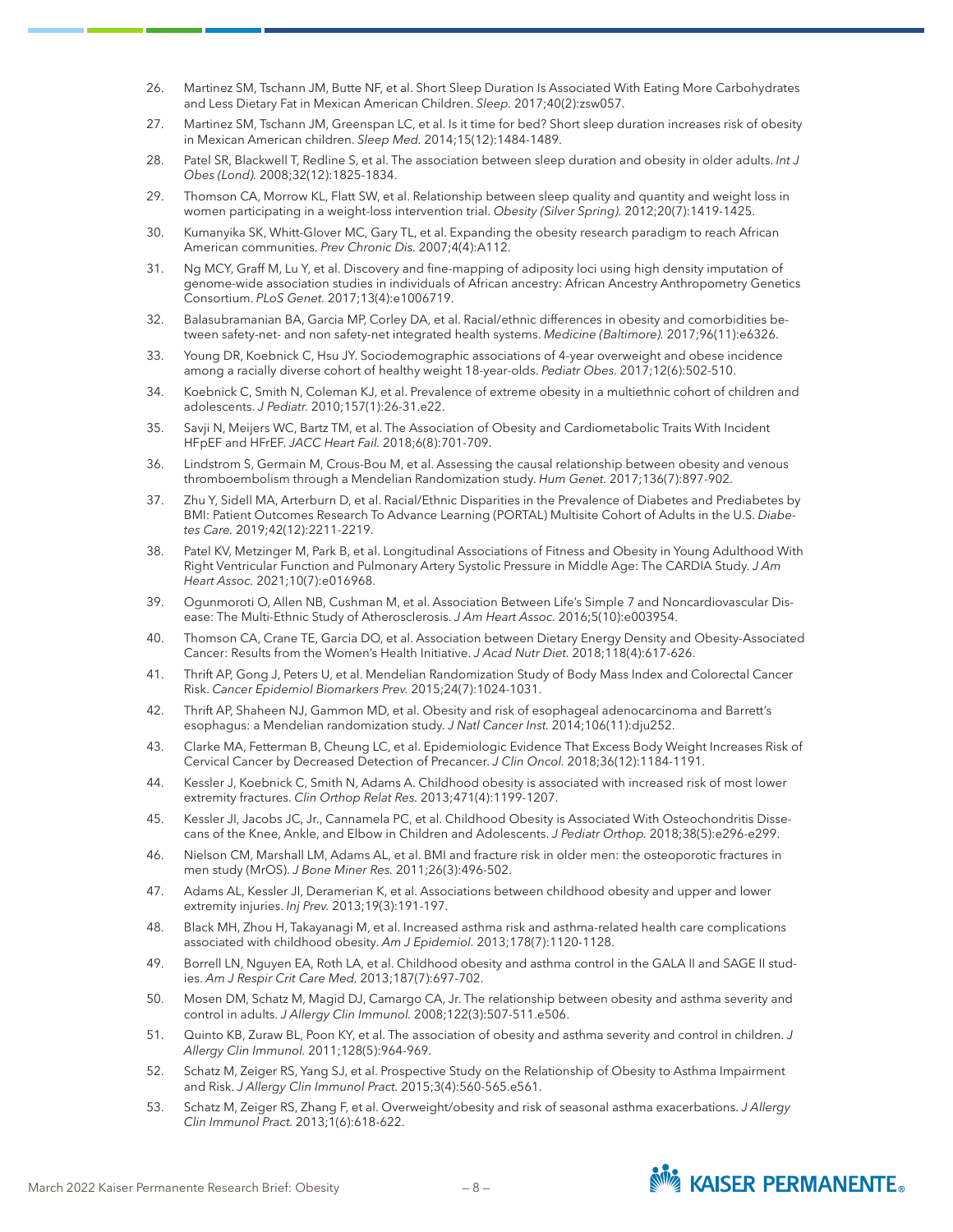- 54. Sun Y, Liu B, Snetselaar LG, et al. Association of Normal-Weight Central Obesity With All-Cause and Cause-Specific Mortality Among Postmenopausal Women. *JAMA Netw Open.* 2019;2(7):e197337.
- 55. Tartof SY, Qian L, Hong V, et al. Obesity and Mortality Among Patients Diagnosed With COVID-19: Results From an Integrated Health Care Organization. *Ann Intern Med.* 2020;173(10):773-781.
- 56. Young DR, Waitzfelder BA, Arterburn D, et al. The Patient Outcomes Research To Advance Learning (POR-TAL) Network Adult Overweight and Obesity Cohort: Development and Description. *JMIR Res Protoc.*  2016;5(2):e87.
- 57. Wildman RP, Muntner P, Reynolds K, et al. The obese without cardiometabolic risk factor clustering and the normal weight with cardiometabolic risk factor clustering: prevalence and correlates of 2 phenotypes among the US population (NHANES 1999-2004). *Arch Intern Med.* 2008;168(15):1617-1624.
- 58. Nichols GA, Horberg M, Koebnick C, et al. Cardiometabolic Risk Factors Among 1.3 Million Adults With Overweight or Obesity, but Not Diabetes, in 10 Geographically Diverse Regions of the United States, 2012-2013. *Prev Chronic Dis.* 2017;14:E22.
- 59. Sharp GC, Salas LA, Monnereau C, et al. Maternal BMI at the start of pregnancy and offspring epigenome-wide DNA methylation: findings from the pregnancy and childhood epigenetics (PACE) consortium. *Hum Mol Genet.* 2017;26(20):4067-4085.
- 60. Kim SS, Mendola P, Zhu Y, et al. Spontaneous and indicated preterm delivery risk is increased among overweight and obese women without prepregnancy chronic disease. *Bjog.* 2017;124(11):1708-1716.
- 61. Badon SE, Dublin S, Nance N, et al. Gestational weight gain and adverse pregnancy outcomes by pre-pregnancy BMI category in women with chronic hypertension: A cohort study. *Pregnancy Hypertens.* 2020;23:27- 33.
- 62. Vesco KK, Dietz PM, Rizzo J, et al. Excessive gestational weight gain and postpartum weight retention among obese women. *Obstet Gynecol.* 2009;114(5):1069-1075.
- 63. Gunderson EP. Childbearing and obesity in women: weight before, during, and after pregnancy. *Obstet Gynecol Clin North Am.* 2009;36(2):317-332.
- 64. Zhu Y, Hedderson MM, Quesenberry CP, et al. Central Obesity Increases the Risk of Gestational Diabetes Partially Through Increasing Insulin Resistance. *Obesity (Silver Spring).* 2019;27(1):152-160.
- 65. Sridhar SB, Darbinian J, Ehrlich SF, et al. Maternal gestational weight gain and offspring risk for childhood overweight or obesity. *Am J Obstet Gynecol.* 2014;211(3):259.e251-258.
- 66. Hillier TA, Pedula KL, Schmidt MM, et al. Childhood obesity and metabolic imprinting: the ongoing effects of maternal hyperglycemia. *Diabetes Care.* 2007;30(9):2287-2292.
- 67. Hillier TA, Pedula KL, Vesco KK, et al. Impact of Maternal Glucose and Gestational Weight Gain on Child Obesity over the First Decade of Life in Normal Birth Weight Infants. *Matern Child Health J.* 2016;20(8):1559-1568.
- 68. Bider-Canfield Z, Martinez MP, Wang X, et al. Maternal obesity, gestational diabetes, breastfeeding and childhood overweight at age 2 years. *Pediatr Obes.* 2017;12(2):171-178.
- 69. Zhu Y, Olsen SF, Mendola P, et al. Maternal dietary intakes of refined grains during pregnancy and growth through the first 7 y of life among children born to women with gestational diabetes. *Am J Clin Nutr.*  2017;106(1):96-104.
- 70. Lowe WL, Scholtens DM, Lowe LP, et al. Association of Gestational Diabetes With Maternal Disorders of Glucose Metabolism and Childhood Adiposity. *Jama.* 2018;320(10):1005-1016.
- 71. Page KA, Luo S, Wang X, et al. Children Exposed to Maternal Obesity or Gestational Diabetes Mellitus During Early Fetal Development Have Hypothalamic Alterations That Predict Future Weight Gain. *Diabetes Care.*  2019;42(8):1473-1480.
- 72. Wang X, Martinez MP, Chow T, Xiang AH. BMI growth trajectory from ages 2 to 6 years and its association with maternal obesity, diabetes during pregnancy, gestational weight gain, and breastfeeding. *Pediatr Obes.*  2020;15(2):e12579.
- 73. Whitmer RA. The epidemiology of adiposity and dementia. *Curr Alzheimer Res.* 2007;4(2):117-122.
- 74. Whitmer RA, Gustafson DR, Barrett-Connor E, et al. Central obesity and increased risk of dementia more than three decades later. *Neurology.* 2008;71(14):1057-1064.
- 75. Zeki Al Hazzouri A, Haan MN, Whitmer RA, et al. Central obesity, leptin and cognitive decline: the Sacramento Area Latino Study on Aging. *Dement Geriatr Cogn Disord.* 2012;33(6):400-409.
- 76. Alves JM, Yunker AG, DeFendis A, et al. BMI status and associations between affect, physical activity and anxiety among U.S. children during COVID-19. *Pediatr Obes.* 2021;16(9):e12786.
- 77. Dutton GR, Lewis TT, Durant N, et al. Perceived weight discrimination in the CARDIA study: differences by race, sex, and weight status. *Obesity (Silver Spring).* 2014;22(2):530-536.
- 78. Rillamas-Sun E, LaCroix AZ, Waring ME, et al. Obesity and late-age survival without major disease or disability in older women. *JAMA Intern Med.* 2014;174(1):98-106.
- 79. Bentley TG, Palta M, Paulsen AJ, et al. Race and gender associations between obesity and nine health-related quality-of-life measures. *Qual Life Res.* 2011;20(5):665-674.

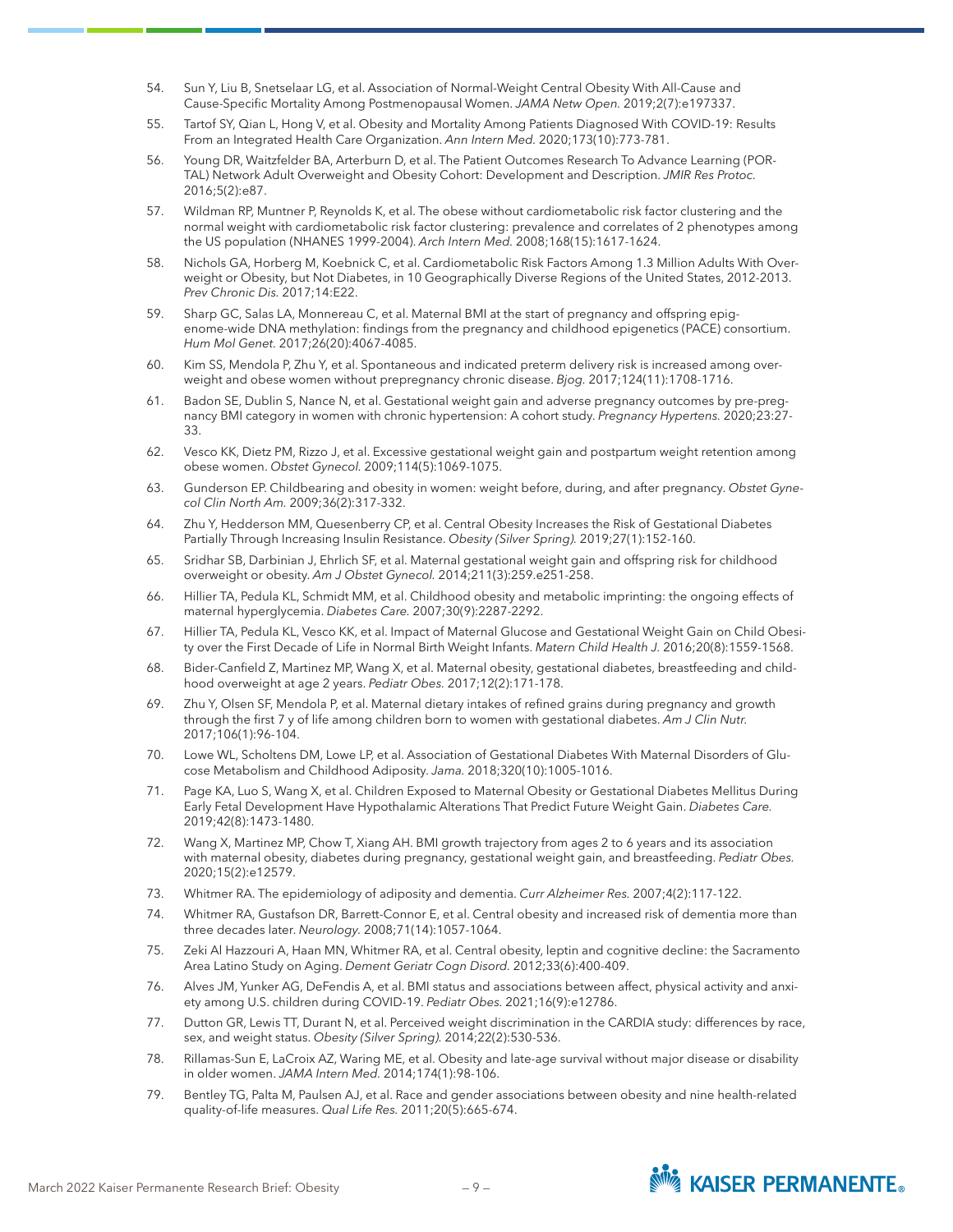- 80. Bandera EV, Lee VS, Rodriguez-Rodriguez L, et al. Impact of Chemotherapy Dosing on Ovarian Cancer Survival According to Body Mass Index. *JAMA Oncol.* 2015;1(6):737-745.
- 81. Clark NP. Low-molecular-weight heparin use in the obese, elderly, and in renal insufficiency. *Thromb Res.*  2008;123 Suppl 1:S58-61.
- 82. Guirguis-Blake JM, Henderson JT, Perdue LA, Whitlock EP. Screening for Gynecologic Conditions With Pelvic Examination: A Systematic Review for the U.S. Preventive Services Task Force. *Rockville (MD): Agency for Healthcare Research and Quality (US).* 2017: Report No.: 15-05220-EF-05221.
- 83. Feldstein AC, Perrin N, Rosales AG, et al. Patient Barriers to Mammography Identified During a Reminder Program. *J Womens Health (Larchmt).* 2011;20(3):421-428.
- 84. Kempe KL, Larson RS, Shetterley S, Wilkinson A. Breast cancer screening in an insured population: whom are we missing? *Perm J.* 2013;17(1):38-44.
- 85. Kelly T, Yang W, Chen CS, et al. Global burden of obesity in 2005 and projections to 2030. *Int J Obes (Lond).*  2008;32(9):1431-1437.
- 86. Fitzpatrick SL, Stevens VJ. Adult obesity management in primary care, 2008-2013. *Prev Med.* 2017;99:128-133.
- 87. Barone Gibbs B, Pettee Gabriel K, Carnethon MR, et al. Sedentary Time, Physical Activity, and Adiposity: Cross-sectional and Longitudinal Associations in CARDIA. *Am J Prev Med.* 2017;53(6):764-771.
- 88. Piercy KL, Dorn JM, Fulton JE, et al. Opportunities for public health to increase physical activity among youths. *Am J Public Health.* 2015;105(3):421-426.
- 89. Young DR, Spengler JO, Frost N, et al. Promoting physical activity through the shared use of school recreational spaces: a policy statement from the American Heart Association. *Am J Public Health.* 2014;104(9):1583- 1588.
- 90. Schneider M, DeBar L, Calingo A, et al. The Effect of a Communications Campaign on Middle School Students' Nutrition and Physical Activity: Results of the HEALTHY Study. *J Health Commun.* 2013;18(6):649-667.
- 91. Tsai AG, Bessesen DH. Obesity. *Ann Intern Med.* 2019;170(5):ITC33-ITC48.
- 92. Grant RW, Schmittdiel JA, Neugebauer RS, et al. Exercise as a Vital Sign: A Quasi-Experimental Analysis of a Health System Intervention to Collect Patient-Reported Exercise Levels. *J Gen Intern Med.* 2014;29(2):341-348.
- 93. Sallis RE, Matuszak JM, Baggish AL, et al. Call to Action on Making Physical Activity Assessment and Prescription a Medical Standard of Care. *Curr Sports Med Rep.* 2016;15(3):207-214.
- 94. Young DR, Coleman KJ, Ngor E, et al. Associations between physical activity and cardiometabolic risk factors assessed in a southern california health care system, 2010-2012. *Prev Chronic Dis.* 2014;11:E219.
- 95. Ross R, Blair SN, Arena R, et al. Importance of Assessing Cardiorespiratory Fitness in Clinical Practice: A Case for Fitness as a Clinical Vital Sign: A Scientific Statement From the American Heart Association. *Circulation.*  2016;134(24):e653-e699.
- 96. Lobelo F, Rohm Young D, Sallis R, et al. Routine Assessment and Promotion of Physical Activity in Healthcare Settings: A Scientific Statement From the American Heart Association. *Circulation.* 2018;137(18):e495-e522.
- 97. Santo EC, Forbes PW, Oken E, Belfort MB. Determinants of physical activity frequency and provider advice during pregnancy. *BMC Pregnancy Childbirth.* 2017;17(1):286.
- 98. LeBlanc ES, Vesco KK, Funk KL, et al. Prepare, a randomized trial to promote and evaluate weight loss among overweight and obese women planning pregnancy: Study design and rationale. *Contemp Clin Trials.*  2016;49:174-180.
- 99. Vesco KK, Karanja N, King JC, et al. Efficacy of a group-based dietary intervention for limiting gestational weight gain among obese women: a randomized trial. *Obesity (Silver Spring).* 2014;22(9):1989-1996.
- 100. Barroso CS, Yockey A, Degon E, et al. Efficacious lifestyle interventions for appropriate gestational weight gain in women with overweight or obesity set in the health care system: a scoping review. *J Matern Fetal Neonatal Med.* 2021.
- 101. O'Connor EA, Evans CV, Burda BU, et al. Screening for Obesity and Intervention for Weight Management in Children and Adolescents: Evidence Report and Systematic Review for the US Preventive Services Task Force. *Jama.* 2017;317(23):2427-2444.
- 102. Jensen MD, Ryan DH, Apovian CM, et al. 2013 AHA/ACC/TOS guideline for the management of overweight and obesity in adults: a report of the American College of Cardiology/American Heart Association Task Force on Practice Guidelines and The Obesity Society. *J Am Coll Cardiol.* 2014;63(25 Pt B):2985-3023.
- 103. Ochner CN, Tsai AG, Kushner RF, Wadden TA. Treating obesity seriously: when recommendations for lifestyle change confront biological adaptations. *Lancet Diabetes Endocrinol.* 2015;3(4):232-234.
- 104. Tsai AG, Histon T, Kyle TK, et al. Evidence of a gap in understanding obesity among physicians. *Obes Sci Pract.*  2018;4(1):46-51.
- 105. Tucker S, Bramante C, Conroy M, et al. The Most Undertreated Chronic Disease: Addressing Obesity in Primary Care Settings. *Curr Obes Rep.* 2021;10(3):396-408.
- 106. Elder CR, Gullion CM, Funk KL, et al. Impact of sleep, screen time, depression and stress on weight change in the intensive weight loss phase of the LIFE study. *Int J Obes (Lond).* 2012;36(1):86-92.

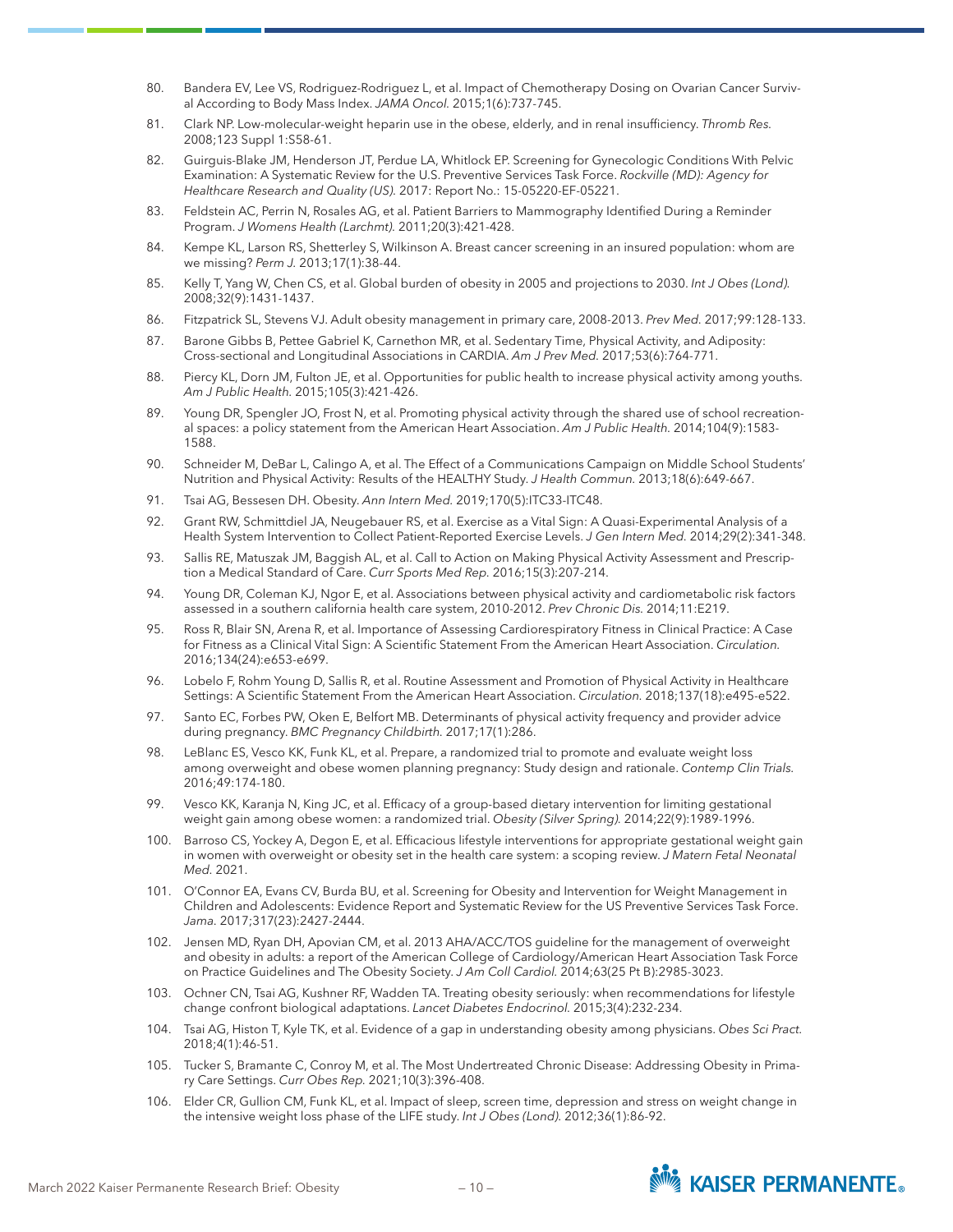- 107. Obarzanek E, Vollmer WM, Lin P-H, et al. Effects of Individual Components of Multiple Behavior Changes: The PREMIER Trial. *Am J Health Behav.* 2007;31(5):545-560.
- 108. Ma J, Strub P, Camargo CA, Jr., et al. The Breathe Easier through Weight Loss Lifestyle (BE WELL) Intervention: a randomized controlled trial. *BMC Pulm Med.* 2010;10:16.
- 109. Luo J, Chlebowski RT, Hendryx M, et al. Intentional Weight Loss and Endometrial Cancer Risk. *J Clin Oncol.*  2017;35(11):1189-1193.
- 110. Ledikwe JH, Rolls BJ, Smiciklas-Wright H, et al. Reductions in dietary energy density are associated with weight loss in overweight and obese participants in the PREMIER trial. *Am J Clin Nutr.* 2007;85(5):1212-1221.
- 111. Bazzano LA, Hu T, Reynolds K, et al. Effects of low-carbohydrate and low-fat diets: a randomized trial. *Ann Intern Med.* 2014;161(5):309-318.
- 112. Champagne CM, Broyles ST, Moran LD, et al. Dietary intakes associated with successful weight loss and maintenance during the Weight Loss Maintenance trial. *J Am Diet Assoc.* 2011;111(12):1826-1835.
- 113. Hollis JF, Gullion CM, Stevens VJ, et al. Weight loss during the intensive intervention phase of the weight-loss maintenance trial. *Am J Prev Med.* 2008;35(2):118-126.
- 114. Matson TE, Renz AD, Takemoto ML, et al. Acceptability of a sitting reduction intervention for older adults with obesity. *BMC Public Health.* 2018;18(1):706.
- 115. Patel AV, Bernstein L, Deka A, et al. Leisure time spent sitting in relation to total mortality in a prospective cohort of US adults. *Am J Epidemiol.* 2010;172(4):419-429.
- 116. Estabrooks PA, Wilson KE, McGuire TJ, et al. A Quasi-Experiment to Assess the Impact of a Scalable, Community-Based Weight Loss Program: Combining Reach, Effectiveness, and Cost. *J Gen Intern Med.* 2017;32(Suppl 1):24-31.
- 117. Rock CL, Flatt SW, Sherwood NE, et al. Effect of a free prepared meal and incentivized weight loss program on weight loss and weight loss maintenance in obese and overweight women: a randomized controlled trial. *Jama.* 2010;304(16):1803-1810.
- 118. Bachman KH, Histon TM, Remmers C. Obesity in the kaiser permanente patient population and positive outcomes of online weight-management programs. *Perm J.* 2007;11(2):25-30.
- 119. Masheb RM, Chan SH, Raffa SD, et al. State of the art conference on weight management in VA: Policy and research recommendations for advancing behavioral interventions. *J Gen Intern Med.* 2017;32(Suppl 1):74-78.
- 120. Bartfield JK, Stevens VJ, Jerome GJ, et al. Behavioral transitions and weight change patterns within the PRE-MIER trial. *Obesity (Silver Spring).* 2011;19(8):1609-1615.
- 121. Annesi JJ, Whitaker AC. Weight loss and psychologic gain in obese women-participants in a supported exercise intervention. *Perm J.* 2008;12(3):36-45.
- 122. Fitzpatrick SL, Hill-Briggs F. Strategies for Sustained Weight Management: Perspectives From African American Patients With Type 2 Diabetes. *Diabetes Educ.* 2017;43(3):304-310.
- 123. Funk KL, Stevens VJ, Appel LJ, et al. Associations of internet website use with weight change in a long-term weight loss maintenance program. *J Med Internet Res.* 2010;12(3):e29.
- 124. Svetkey LP, Stevens VJ, Brantley PJ, et al. Comparison of strategies for sustaining weight loss: the weight loss maintenance randomized controlled trial. *Jama.* 2008;299(10):1139-1148.
- 125. Coughlin JW, Gullion CM, Brantley PJ, et al. Behavioral mediators of treatment effects in the weight loss maintenance trial. *Ann Behav Med.* 2013;46(3):369-381.
- 126. Fitzpatrick SL, Bandeen-Roche K, Stevens VJ, et al. Examining behavioral processes through which lifestyle interventions promote weight loss: results from PREMIER. *Obesity (Silver Spring).* 2014;22(4):1002-1007.
- 127. Brantley PJ, Stewart DW, Myers VH, et al. Psychosocial predictors of weight regain in the weight loss maintenance trial. *J Behav Med.* 2014;37(6):1155-1168.
- 128. Arterburn DE, Telem DA, Kushner RF, Courcoulas AP. Benefits and Risks of Bariatric Surgery in Adults: A Review. *Jama.* 2020;324(9):879-887.
- 129. Arterburn D, Bogart A, Coleman KJ, et al. Comparative effectiveness of bariatric surgery vs. nonsurgical treatment of type 2 diabetes among severely obese adults. *Obes Res Clin Pract.* 2013;7(4):e258-268.
- 130. O'Brien R, Johnson E, Haneuse S, et al. Microvascular Outcomes in Patients With Diabetes After Bariatric Surgery Versus Usual Care: A Matched Cohort Study. *Ann Intern Med.* 2018;169(5):300-310.
- 131. Fisher DP, Johnson E, Haneuse S, et al. Association Between Bariatric Surgery and Macrovascular Disease Outcomes in Patients With Type 2 Diabetes and Severe Obesity. *Jama.* 2018;320(15):1570-1582.
- 132. Schauer DP, Feigelson HS, Koebnick C, et al. Bariatric Surgery and the Risk of Cancer in a Large Multisite Cohort. *Ann Surg.* 2019;269(1):95-101.
- 133. Feigelson HS, Caan B, Weinmann S, et al. Bariatric Surgery is Associated With Reduced Risk of Breast Cancer in Both Premenopausal and Postmenopausal Women. *Ann Surg.* 2020;272(6):1053-1059.
- 134. Arterburn D, Wellman R, Emiliano A, et al. Comparative Effectiveness and Safety of Bariatric Procedures for Weight Loss: A PCORnet Cohort Study. *Ann Intern Med.* 2018;169(11):741-750.

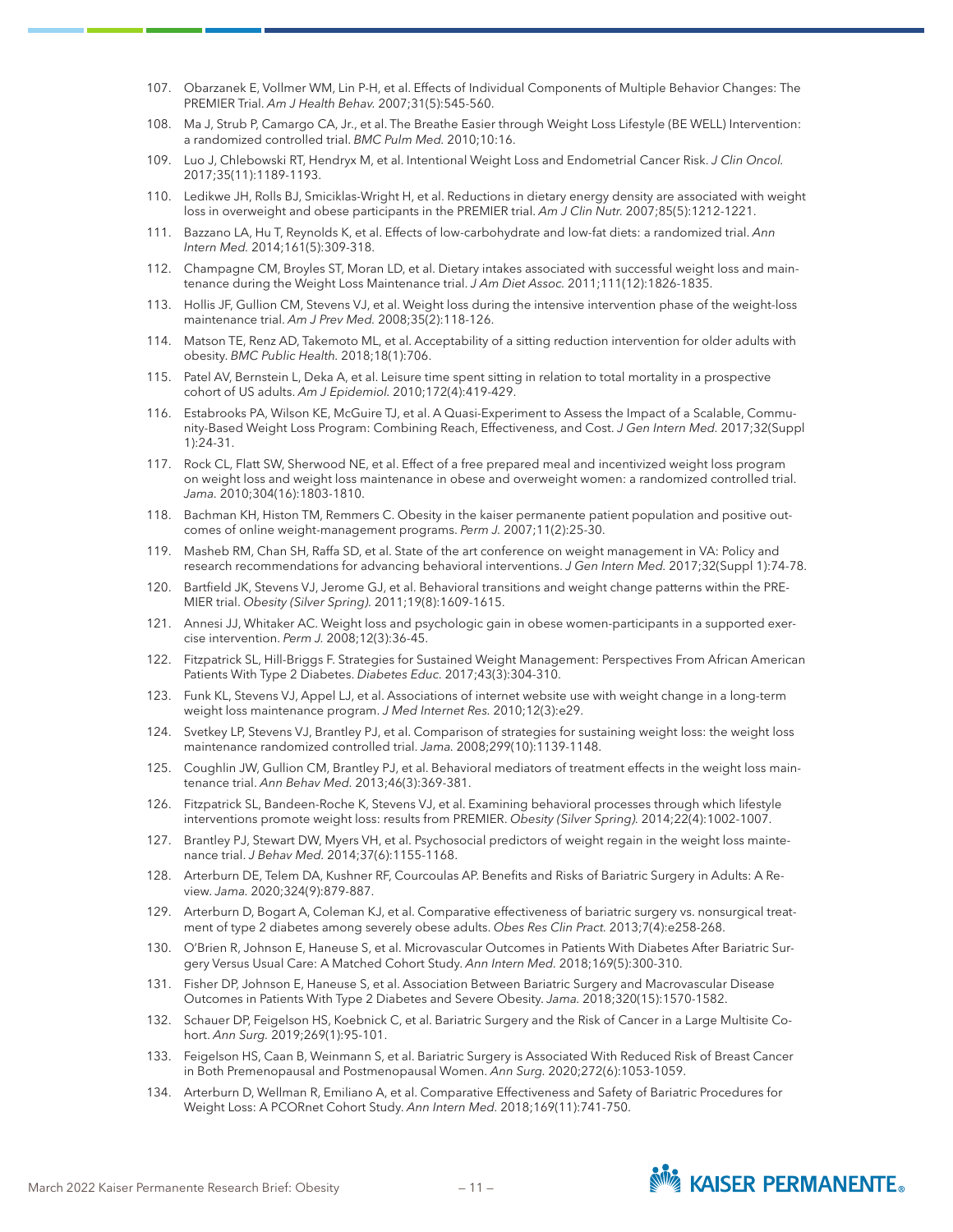- 135. Inge TH, Coley RY, Bazzano LA, et al. Comparative effectiveness of bariatric procedures among adolescents: the PCORnet bariatric study. *Surg Obes Relat Dis.* 2018;14(9):1374-1386.
- 136. Howard R, Chao GF, Yang J, et al. Comparative Safety of Sleeve Gastrectomy and Gastric Bypass Up to 5 Years After Surgery in Patients With Severe Obesity. *JAMA Surg.* 2021.
- 137. Courcoulas AP, Johnson E, Arterburn DE, et al. Reduction in Long-term Mortality after Sleeve Gastrectomy and Gastric Bypass Compared to Non-surgical Patients with Severe Obesity. *Ann Surg.* 2021.
- 138. Casillas RA, Kim B, Fischer H, et al. Comparative effectiveness of sleeve gastrectomy versus Roux-en-Y gastric bypass for weight loss and safety outcomes in older adults. *Surg Obes Relat Dis.* 2017;13(9):1476-1483.
- 139. Schauer DP, Arterburn DE, Livingston EH, et al. Impact of bariatric surgery on life expectancy in severely obese patients with diabetes: a decision analysis. *Ann Surg.* 2015;261(5):914-919.
- 140. Arterburn D, Powers JD, Toh S, et al. Comparative effectiveness of laparoscopic adjustable gastric banding vs laparoscopic gastric bypass. *JAMA Surg.* 2014;149(12):1279-1287.
- 141. Gandotra C, Basam M, Mahajan A, et al. Characteristics and resolution of hypertension in obese African American bariatric cohort. *Sci Rep.* 2021;11(1):1683.
- 142. Arterburn DE, Bogart A, Sherwood NE, et al. A multisite study of long-term remission and relapse of type 2 diabetes mellitus following gastric bypass. *Obes Surg.* 2013;23(1):93-102.
- 143. Coleman KJ, Haneuse S, Johnson E, et al. Long-term Microvascular Disease Outcomes in Patients With Type 2 Diabetes After Bariatric Surgery: Evidence for the Legacy Effect of Surgery. *Diabetes Care.* 2016;39(8):1400- 1407.
- 144. Thomas DD, Anderson WA, Apovian CM, et al. Weight Recidivism After Roux-en-Y Gastric Bypass Surgery: An 11-Year Experience in a Multiethnic Medical Center. *Obesity (Silver Spring).* 2019;27(2):217-225.
- 145. Coleman KJ, Brookey J. Gender and racial/ethnic background predict weight loss after Roux-en-Y gastric bypass independent of health and lifestyle behaviors. *Obes Surg.* 2014;24(10):1729-1736.
- 146. Coleman KJ, Huang YC, Hendee F, et al. Three-year weight outcomes from a bariatric surgery registry in a large integrated healthcare system. *Surg Obes Relat Dis.* 2014;10(3):396-403.
- 147. Coleman KJ, Huang YC, Koebnick C, et al. Metabolic syndrome is less likely to resolve in Hispanics and non-Hispanic blacks after bariatric surgery. *Ann Surg.* 2014;259(2):279-285.
- 148. Lo JC, Maring B, Chandra M, et al. Prevalence of obesity and extreme obesity in children aged 3-5 years. *Pediatr Obes.* 2014;9(3):167-175.
- 149. Coleman KJ, Geller KS, Rosenkranz RR, Dzewaltowski DA. Physical activity and healthy eating in the after-school environment. *J Sch Health.* 2008;78(12):633-640.
- 150. Coleman KJ, Shordon M, Caparosa SL, et al. The healthy options for nutrition environments in schools (Healthy ONES) group randomized trial: using implementation models to change nutrition policy and environments in low income schools. *Int J Behav Nutr Phys Act.* 2012;9:80.
- 151. Dzewaltowski DA, Rosenkranz RR, Geller KS, et al. HOP'N after-school project: an obesity prevention randomized controlled trial. *Int J Behav Nutr Phys Act.* 2010;7:90.
- 152. Gattshall ML, Shoup JA, Marshall JA, et al. Validation of a survey instrument to assess home environments for physical activity and healthy eating in overweight children. *Int J Behav Nutr Phys Act.* 2008;5:3.
- 153. Estabrooks PA, Shoup JA, Gattshall M, et al. Automated telephone counseling for parents of overweight children: a randomized controlled trial. *Am J Prev Med.* 2009;36(1):35-42.
- 154. Haines J, Rifas-Shiman SL, Gross D, et al. Randomized trial of a prevention intervention that embeds weight-related messages within a general parenting program. *Obesity (Silver Spring).* 2016;24(1):191-199.
- 155. Tsai AG, Remmert JE, Butryn ML, Wadden TA. Treatment of Obesity in Primary Care. *Med Clin North Am.*  2018;102(1):35-47.
- 156. Wadden TA, Butryn ML, Hong PS, Tsai AG. Behavioral treatment of obesity in patients encountered in primary care settings: a systematic review. *Jama.* 2014;312(17):1779-1791.
- 157. Whitlock EP, O'Connor EA, Williams SB, et al. Effectiveness of weight management interventions in children: a targeted systematic review for the USPSTF. *Pediatrics.* 2010;125(2):e396-418.
- 158. Schmittdiel JA, Adams SR, Goler N, et al. The impact of telephonic wellness coaching on weight loss: A "Natural Experiments for Translation in Diabetes (NEXT-D)" study. *Obesity (Silver Spring).* 2017;25(2):352-356.
- 159. Krishnaswami A, Ashok R, Sidney S, et al. Real-World Effectiveness of a Medically Supervised Weight Management Program in a Large Integrated Health Care Delivery System: Five-Year Outcomes. *Perm J.* 2018;22.
- 160. Tronieri JS, Wadden TA, Chao AM, Tsai AG. Primary Care Interventions for Obesity: Review of the Evidence. *Curr Obes Rep.* 2019;8(2):128-136.
- 161. Cheadle A, Atiedu A, Rauzon S, et al. A Community-Level Initiative to Prevent Obesity: Results From Kaiser Permanente's Healthy Eating Active Living Zones Initiative in California. *Am J Prev Med.* 2018;54(5s2):S150-s159.
- 162. Cheadle A, Schwartz PM, Rauzon S, et al. The Kaiser Permanente Community Health Initiative: overview and evaluation design. *Am J Public Health.* 2010;100(11):2111-2113.